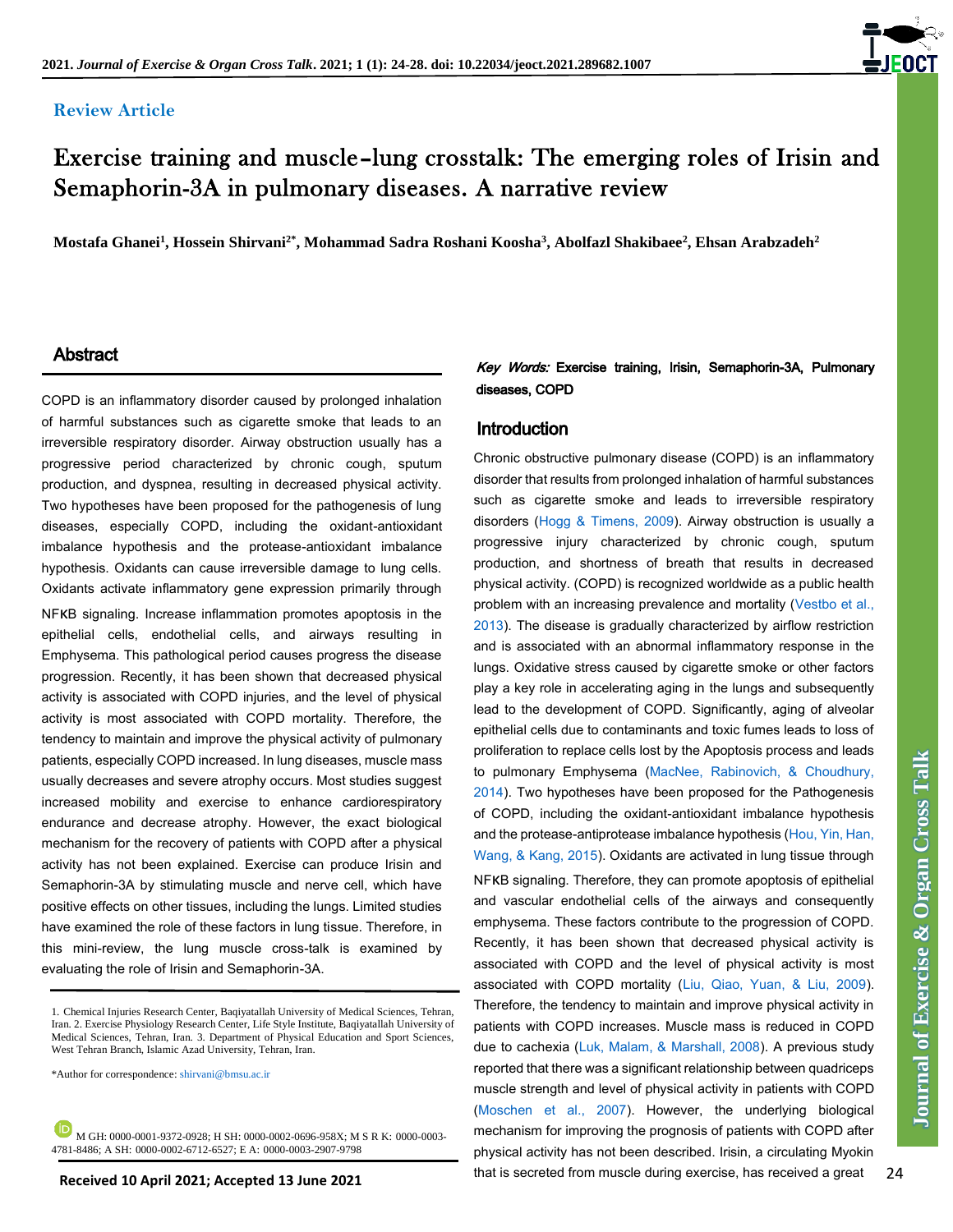deal of attention due to its mechanism of action. Various studies have shown that Irisin mediates tissue communication between muscle and other organs. Initially, it was found that Irisin secreted from muscle tissue by transfer to white adipose tissue, causes this tissue to brown and plays an important role in reducing adipose tissue inflammation [\(Buscemi et al., 2020\)](#page-3-0). Researchers believe that the mechanism of PGC1a Irisin UCP1, which may be expressed in response to insulin resistance or obesity, is a way to control diabetes, obesity and related complications. However, in several studies, this factor has been shown to affect other tissues, including the lungs, in addition to adipose tissue. In the present study, the role of Irisin in lung and lung diseases including COPD is evaluated. In addition to Irisin, it is believed that the Semaphorin-3A factor, which is secreted by satellite or NMJ cells, can exert extracellular effects. In this regard, it has been stated that increasing the circulation of Semaphorin-3A is also effective in reducing airway inflammation, but so far no study has examined the role of Semaphorin-3A output from muscle tissue due to exercise training on its serum levels of Semaphorin-3A and its positive effects on lung tissue.

# Muscle-lung crosstalk with exercise training: Irisin and Semaphorin-3A

Irisin, a hormone derived from skeletal muscle cells, is a member of the Myokin family and is isolated from the FNDC5 gene. Previous studies have shown that Irisin production is correlated with physical activity and exercise [\(Boström et al., 2012\)](#page-3-0), it has also been reported that serum Irisin levels in patients with COPD are significantly reduced and are associated with the patient's level of physical activity [\(Ijiri, Kanazawa, Asai, Watanabe, & Hirata, 2015\)](#page-3-0). It has been shown that in patients with COPD the level of Irisin is significantly

How the the state is viewe between low-a count the first term is contained to the state in the state is the state in the state in the state is the state in the state in the state in the state is the state in the state in lower than that of body composition indicators related to MM. For example, there is a correlation between FFM, FFMI, and MM [\(Sugiyama et al., 2017\)](#page-3-0). These results are probably due to the fact that Irisin is secreted from skeletal muscle. Sugiyama et al (2017) showed that Irisin can be a mediator that eliminates emphysema [\(Sugiyama et al., 2017\)](#page-3-0). Emphysema can develop in patients with low Irisin levels, and Irisin may play a role in preventing the progression of emphysema. Irisin plays an important role in browning adipose tissue and regulating energy costs. Therefore, this factor plays an important role in metabolic diseases, such as diabetes mellitus and hyperlipidemia. In addition, studies have shown that Irisin is involved in various other conditions, including inflammation, hippocampal neurogenesis, and aging [\(Wu et al., 2015\)](#page-3-0). According to recent reports, Irisin has a protective effect against glycemicinduced apoptosis in human vascular endothelial cells [\(Song et al.,](#page-3-0)  [2014\)](#page-3-0). However, the effect of exercise with limited blood flow on Irisin levels and its protective role in COPD conditions remains unknown. It has been shown irisin to act by suppressing the oxidase pathway of PKCβ / NADPH and NFκB-iNOS to prevent apoptosis induced by oxidative stress in human umbilical vein endothelial cells (due to hyperglycemia [\(Zhu et al., 2015\)](#page-3-0). Other reports have confirmed the protective effect of Irisin against glycemic-induced apoptosis by mediating the AMPK or ERK signaling pathway [\(Wu et al., 2015\)](#page-3-0). Emphysema is diagnosed by enlargement of the distal airways and by the destruction of the airway wall. Segura-Valdez et al proposed a hypothesis of apoptosis for emphysema [\(Segura-Valdez et al.,](#page-3-0)  [2000\)](#page-3-0). In an animal model, apoptosis increased epithelial and endothelial cells and further inhibition of apoptosis led to a reduction in emphysema lesions [\(Rangasamy et al., 2009\)](#page-3-0). One of the causes of apoptosis in emphysema is cellular damage through oxidative stress. Oxidant-antioxidant imbalance is now considered another



Figure1. Positive effects of serum increases of Irisin and Semaphorin-3A in pulmonary disease (especially COPD).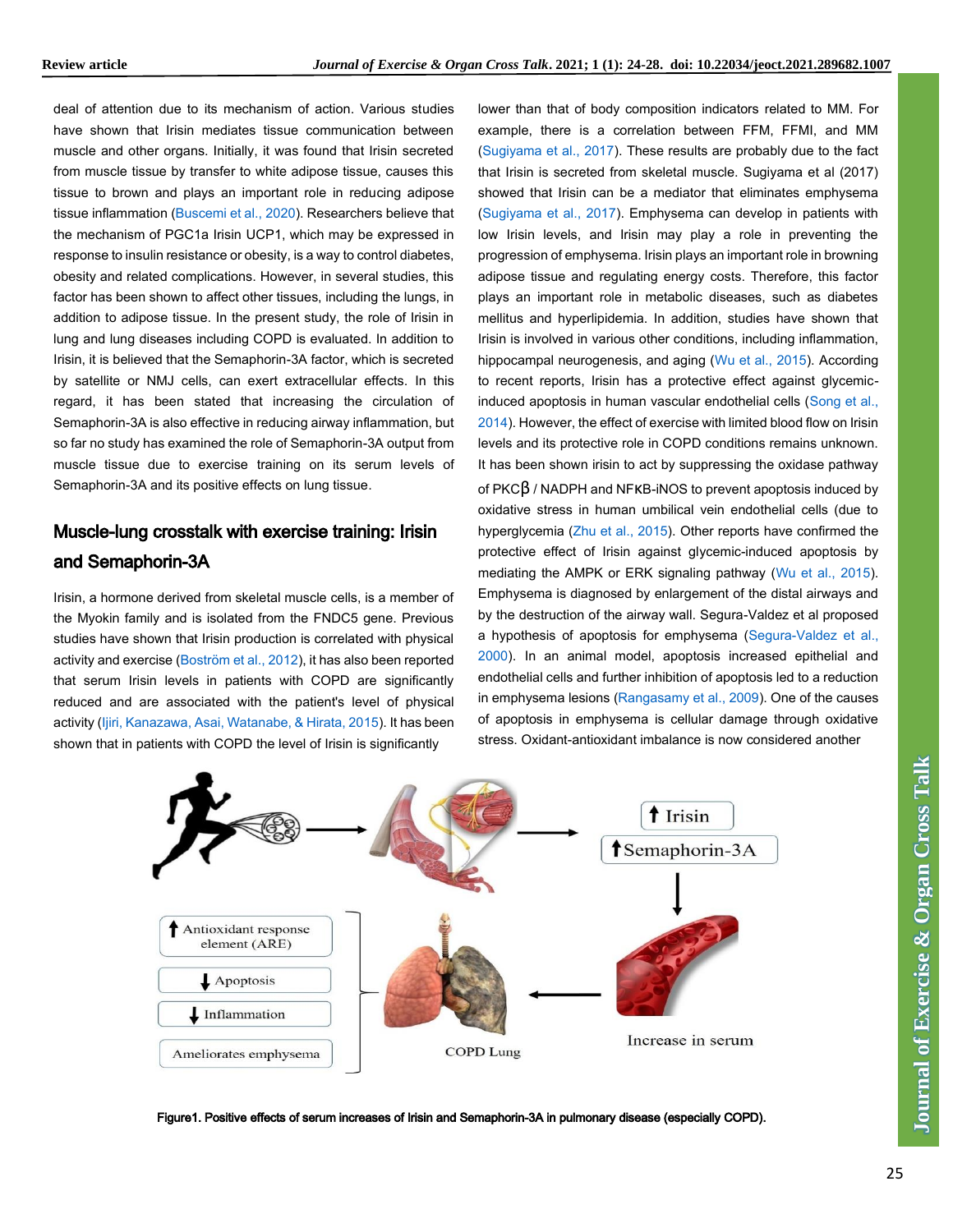major hypothesis for COPD. Nrf2 is also a major regulator of antioxidant responses [\(Kensler, Wakabayashi, & Biswal, 2007\)](#page-3-0). Nrf2 expression has been reported to be significantly reduced in bronchial and alveolar epithelial cells in patients with COPD. Nrf2 has a protective role against apoptosis [\(Yamada et al., 2016\)](#page-3-0). Impaired Nrf2 expression has been observed in patients with COPD. Irisin may have the potential to reduce oxidative stress in a variety of biological environments. As mentioned, Nrf2 and several other downstream molecules also play an important role in the lungs against oxidative stress caused by environmental pollutants and toxins. The Nrf2 pathway may be considered a protective factor for emphysema by regulating antioxidant defenses and reducing pneumonia and alveolar apoptosis [\(Sugiyama et al., 2017\)](#page-3-0). It has been shown to Irisin significantly increase Nrf2 expression and reduce cigarette smoke-induced apoptosis (CSE) in A549 cells. Accordingly, we assume that Irisin may play a minor role in inhibiting oxidative stress (leading to cell apoptosis) through an oxidative resistance pathway, Nrf2, as shown in previous studies [\(Kensler et](#page-3-0)  [al., 2007\)](#page-3-0). Sugiyama et al (2017) stated that COPD was associated with a decrease in serum Irisin levels, which in turn may be due to a decrease in Nrf2 expression in epithelial cells. This decrease in Nrf2 expression accelerates the rate of alveolar apoptosis and destruction of the lung parenchyma, resulting in emphysema [\(Sugiyama et al.,](#page-3-0)  [2017\)](#page-3-0). Therefore, therapeutic strategies to increase Irisin such as exercise and subsequently increase Nrf2 can be considered for COPD patients. In addition to Irisin, Semaphorin-3A has been shown

disease (COPD)

mice

The effect of exercise on emphysema caused by cigarette smoke in the model of COPD

weeks.

Kubo et al (2019)

I

to be involved in strengthening lung tissue and controlling its inflammation. Semaphorins are good founders as extracellular signals that regulate the growth of various tissues and are involved in pathology and homeostasis in many adult tissues. Recent studies in muscle biology have shown that Sema3A has the potential to coordinate the repair of the neuromuscular junction (NMJ) and nerve fiber denervation in regenerating muscles because SCs positively regulate Semaphorin-3A upon muscle injury [\(Tatsumi et al., 2009\)](#page-3-0). Semaphorin-3A is upregulated in the early stages or phases of SCs [\(Tatsumi et al., 2009\)](#page-3-0). This theory also supports the idea that satellite cells are involved in the development of motor muscle denervation. It has been shown that Semaphorin-3A have the potential to control neurite buds or nerve cell bodies and connect the terminal axons of motor neurons to regenerated fibers [\(Tatsumi et al., 2009\)](#page-3-0).

Semaphorin-3A is also a putative tumor suppressor in breast, prostate, and lung cancers. Semaphorin-3A is a neural guidance cue that also mediates cell migration, proliferation, and apoptosis. It has been shown that low serum levels of Semaphorin-3A are correlated with severe asthma. Semaphorin-3A functions as a potent suppressor of asthma-related inflammation that has the potential to be further developed as a new therapeutic for the treatment of asthma. Semaphorin-3A modulates distal pulmonary epithelial cell development and alveolar septation. As a result, increasing serum levels of Semaphorin-3A due to exercise can be effective in reducing lung disease disorders. Studies on the positive effects of Irisin and Semaphorin-3A, especially on lung tissue, are presented in Table 1.

| References               | <b>Experimental model</b>                                                                                         | Protocol                                                                                                                                                                                                   | <b>M</b> vokines<br>analyzed | Main results and conclusion                                                                                                                                                                                                                                                                                                                                                                                     |
|--------------------------|-------------------------------------------------------------------------------------------------------------------|------------------------------------------------------------------------------------------------------------------------------------------------------------------------------------------------------------|------------------------------|-----------------------------------------------------------------------------------------------------------------------------------------------------------------------------------------------------------------------------------------------------------------------------------------------------------------------------------------------------------------------------------------------------------------|
| Sugiyama<br>et al (2017) | of skeletal<br>role<br>The<br><b>Irisin</b><br>muscle<br>on<br>emphysema in COPD<br>patients (in vivo/in vitro)   | Measuring serum Irisin on the pulmonary<br>functional test of 40 COPD patients and also<br>consider the role of Irisin on A549 cell apoptosis<br>due to cigarette smoke and expression of Nrf2<br>in vitro | <b>Irisin</b>                | Serum Irisin levels were significantly correlated with lung<br>capacity. In addition, Irisin significantly increased Nrf2<br>expression and reduced A549 cell apoptosis induced by<br>cigarette smoke extract.<br>Decreased serum Irisin levels were associated with<br>epithelial apoptosis and emphysema in patients with<br>COPD.<br>Irisin could be a new treatment for emphysema in patients<br>with COPD. |
| Kureya et al<br>(2016)   | The role of $\alpha$ -klotho on<br>muscle<br>skeletal<br>and<br>in<br>chronic<br>lung<br>obstructive<br>pulmonary | levels of $\alpha$ -klotho and irisin were measured in<br>16 non-smokers, 13 smokers without COPD<br>and 24 smokers with COPD. The correlation<br>between soluble a-klotho levels and lung                 | <b>Irisin</b>                | Levels of solution a-klotho were significantly lower in<br>smokers with COPD compared to nonsmokers and<br>smokers without COPD.<br>Irisin levels were also significantly lower in smokers with                                                                                                                                                                                                                 |

Irisin-Nrf2 axis

|  | Table 1. List of original papers that investigate Irisin and Semaphorin-3A secreted by skeletal muscle which act on muscle-lung tissue. |  |
|--|-----------------------------------------------------------------------------------------------------------------------------------------|--|
|  |                                                                                                                                         |  |

function test results, CPET and skeletal muscle function in smokers with COPD was measured.

Mice were divided into three groups: control, smoking and exercise + smoking. All mice in the smoking and exercise + smoking groups were exposed to second smoke once daily. Exercise + smoking rats adapted to the treadmill for 12

| Irisin levels were also significantly lower in smokers with |
|-------------------------------------------------------------|
| COPD. In addition, there was a significant relationship     |
| between the serum level of Irisin and solution a-klotho.    |
|                                                             |

The concentration of serum Irisin and the expression of Nrf2 and HO-1 in lung mice of exercise + smoking group were significantly higher than the control and smoking groups. Irisin secreted from skeletal muscle during exercise through Nrf2 and HO-1 may have protective effects against oxidative stress and improve COPD emphysema caused by CS. The Nrf2 axis of exercise-Irisin may be a new target for the treatment of COPD.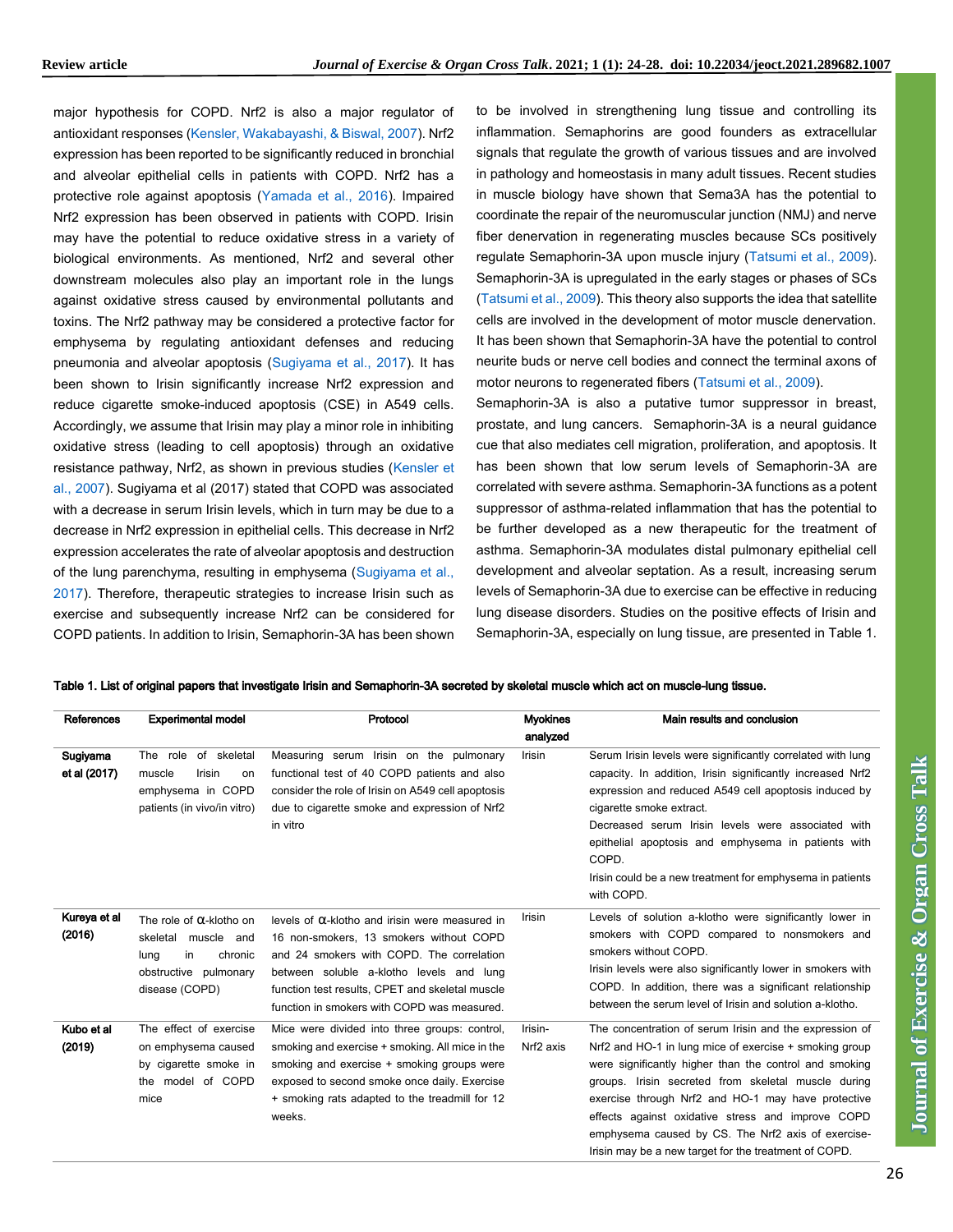| ljiri et al<br>(2014)     | The role of irisin as<br>myokine in COPD<br>patients                                                                          | The researchers measured serum irisin levels in<br>72 COPD patients and 27 controls, and<br>examined their relationship to parameters of<br>pulmonary function, exercise capacity and level<br>of physical activity.                                                                                                                                                                                                              | Irisin | Lower levels of Irisin were observed in COPD patients<br>compare to control group. Serum Irisin levels in all<br>subjects were related to the level of physical activity. In<br>COPD patients, acute exercise did not affect serum Irisin<br>levels, but an 8-week exercise was associated with a<br>significant increase in Irisin levels. |
|---------------------------|-------------------------------------------------------------------------------------------------------------------------------|-----------------------------------------------------------------------------------------------------------------------------------------------------------------------------------------------------------------------------------------------------------------------------------------------------------------------------------------------------------------------------------------------------------------------------------|--------|---------------------------------------------------------------------------------------------------------------------------------------------------------------------------------------------------------------------------------------------------------------------------------------------------------------------------------------------|
| Aminani et al<br>(2014)   | Evaluation<br>the<br>of<br>effect of HIIT on the<br>expression<br>of<br>Sema3a gene in the<br>EDL muscle of the<br>C57bl / 6. | Twenty C57bl / 6 mice, aging ( $n = 10$ ) and adults<br>$(n = 10)$ were divided into two training and<br>control groups (for 4 weeks).                                                                                                                                                                                                                                                                                            | Sema3a | training is associated with an<br>Aging with exercise<br>increase in the expression of the Sema3a gene, which<br>may play a role in neuromuscular changes in old age, and<br>may prevent muscle atrophy in aging by preventing nerve<br>damage.                                                                                             |
| Movassagh et<br>al (2016) | Human<br>airway<br>smooth muscle cell<br>proliferation<br>from<br>asthmatics<br>is<br>negatively regulated<br>by semaphorin3A | <b>HASMC</b><br>effect<br>Sema3A<br>inhibitory<br>on<br>proliferation<br>is associated<br>with<br>decreased<br>PDGFR.<br>phosphorylation<br>tyrosine<br>0f<br>downregulation of Rac1 activation, STAT3 and<br>$GSK-3\beta$ phosphorylation. Bronchial sections<br>asthmatics<br>from<br>displayed<br>severe<br>immunoreactivity of Nrp1,<br>suggestive of<br>functional contribution of Sema3A-Nrp1 axis in<br>airway remodeling. | Sema3a | Sema3A-Nrp1 signaling as a novel regulatory pathway of<br>ASM hyperplasia.                                                                                                                                                                                                                                                                  |

# **Conclusion**

Ī

According to the mentioned research background, it seems that muscle contractions in exercise, especially in larger muscles, including quadriceps, increase the secretion of some myokines such as Irisin and Semaphorin-3A. Increased secretion of these factors into the bloodstream and elevated serum levels of Irisin and Semaphorin-3A can play an antioxidant, anti-inflammatory, and antiapoptotic role for lung tissue and pulmonary arteries and plays an important role in improving emphysema and quality of life in pulmonary patients, especially COPD (Figure 1). However, more research is needed in this area, especially in human and animal specimens.

# What is already known on this subject?

Previous studies have only examined the positive effects of increasing serum levels of Irisin on the lung parenchyma and reducing COPD-induced emphysema.

# What this study adds?

The present study showed that in addition to Irisin, semaphorin-3A induced by muscle contraction, prevents inflammation and lung damage caused by COPD or other lung disease.

# Acknowledgements

None.

# Funding

None.

# Compliance with ethical standards

Conflict of interest The authors declare that they have no conflict of interest.

Ethical approval Not applicable.

Informed consent Not applicable.

#### Author contributions

Conceptualization: M.G.H., H.S.H., E.A.; Methodology: E.A., H.S.H.; Software: A.S.H.; Validation: H.S.H., M.G.H.; Formal analysis: None.; Investigation: M.G.H., H.S.H., E.A.; Resources: A.S.H.; Data curation: None.; Writing - original draft: M.G.H., H.S.H., E.A., M.S.R.K.; Writing - review & editing: E.A., M.S.R.K., A.S.H; Supervision: H.S.H.; Project administration: M.G.H, A.S.H, E.A.; Funding acquisition: H.S.H., E.A.

#### <span id="page-3-0"></span>References

Boström, P., Wu, J., Jedrychowski, M. P., Korde, A., Ye, L., Lo, J. C., . . . Long, J. Z. (2012). A PGC1-α-dependent myokine that drives brown-fatlike development of white fat and thermogenesis. Nature, 481(7382), 463- 468. doi: <https://doi.org/10.1038/nature10777>

Buscemi, S., Corleo, D., Vasto, S., Buscemi, C., Barile, A. M., Rosafio, G.